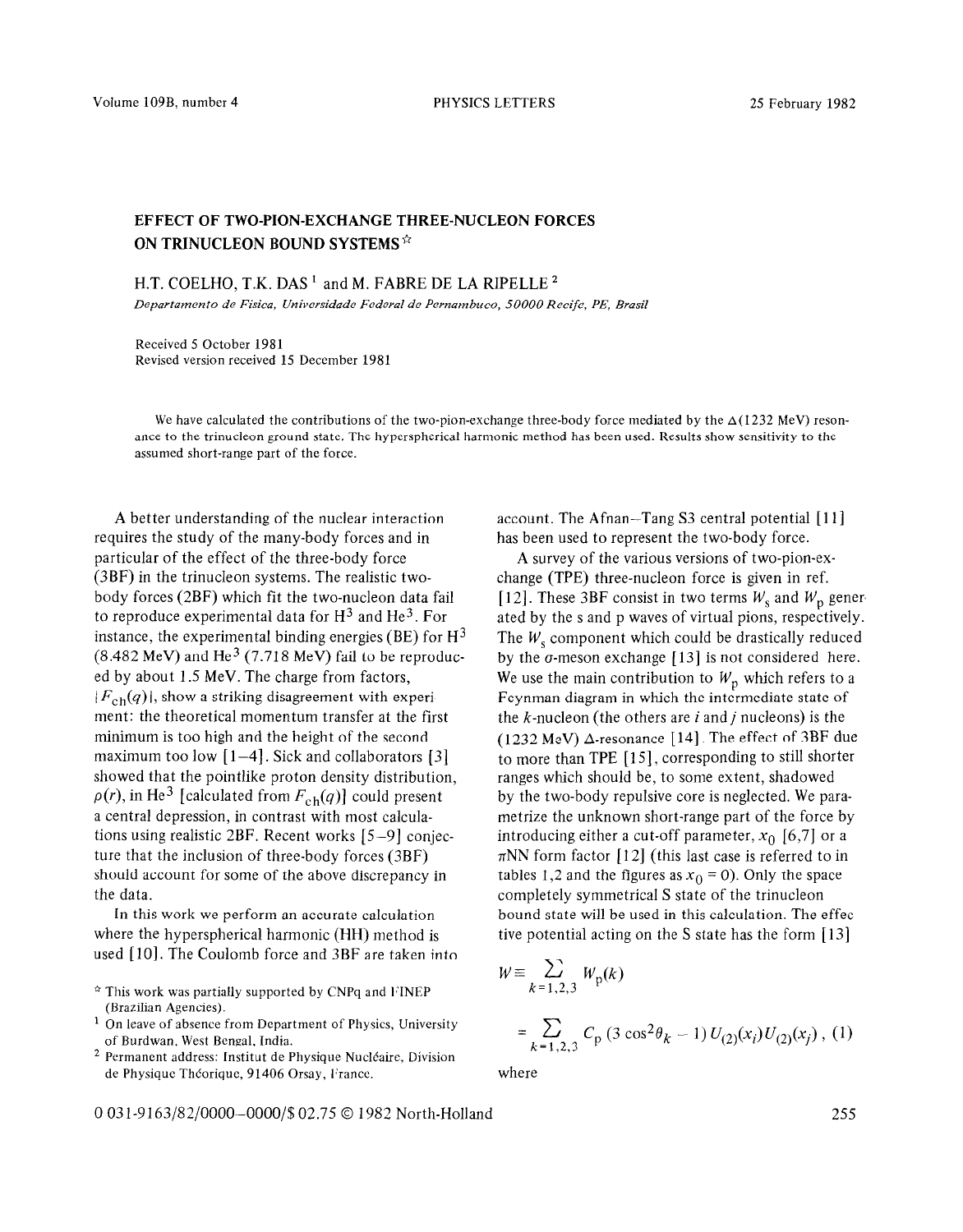Volume 109B, number 4 PHYSICS LETTERS

$$
U_{(2)}(x) = \left[ -\frac{e^{-\mu x}}{\mu x} \left( 1 + \frac{3}{\mu x} + \frac{3}{(\mu x)^2} \right) \right]
$$
  
+ 
$$
\left[ \frac{\Lambda^2}{\mu^2} \frac{e^{-\Lambda x}}{\mu x} \left( 1 + \frac{3}{\Lambda x} + \frac{3}{(\Lambda x)^2} \right) \right]
$$
  
+ 
$$
\frac{1}{2} \frac{\Lambda}{\mu} \left( \frac{\Lambda^2}{\mu^2} - 1 \right) e^{-\Lambda x} \left( 1 + \frac{1}{\Lambda x} \right) ,
$$
 (2)

 $r_i$  are the nucleon coordinates,  $x_k = |x_k| = |r_i - r_j|$ ,  $\theta_k$  is the angle between the directions  $x_i$  and  $x_i$ ,  $C_p$  is a coupling coefficient,  $\mu$  is the pion mass and  $\Lambda$  is a constant which parametrizes the  $\pi NN$  form factor  $[12]$ , ranging from 4 to 5  $\text{fm}^{-1}$ . The estimated value of  $C_p$  ranges [7] from 0.46 in the earliest version [14] to about 1.3 MeV according to the  $\pi N\Delta$  coupling constant used  $[12]$ . In the earliest version of the 3BF  $[13]$ the form factor has been omitted  $(\Lambda = \infty)$ , and since at very short distances the effect of  $\pi N$  vertex factor, p-exchange, etc., become important [ 161, *we* have also studied the effect of introducing a purely phenomenological cut-off parameter [6,7],  $x_0$ , in eq. (2) for  $\Lambda$  $=\infty$ :

$$
U_{(2)}(x) = \overline{U}_{(2)}(x_0) \quad \text{for } x < x_0 ,
$$
\n
$$
= \overline{U}_{(2)}(x) \quad \text{for } x > x_0 .
$$
\n
$$
\tag{3}
$$

To differentiate the two forces we use a bar over the operators when  $\Lambda = \infty$ . W is negative for the equilateral triangle configuration and is positive for the aligned configuration of the nucleons [5]. Thus the triangle configuration which is favoured compared to the aligned one could lead to a central depression in the pointlike proton density,  $\rho(r)$ .

The HH [lo] method is particularly suited for investigating the effect of  $W$  (or  $W$ ) on the BE and  $F_{ch}(q)$ of trinucleon systems, since in this method the Schrodinger equation has the same structure with or without 3BF. The space functions are expanded in a complete set of hyperangular functions, the so-called HH [10]. The partial waves  $\phi_K(r)$  of the wave function, where *r* is the hyperradial variable, satisfy an infinite set of coupled differential equations *[IO] :* 

$$
[-d^{2}/dr^{2} + (2K + 3/2)(2K + 5/2)/r^{2} + k^{2}] \phi_{K}(r)
$$
  
+ 
$$
\sum_{K'} \langle K|V(r, \Omega) + W(r, \Omega)|K'\rangle \phi_{K'}(r) = 0 , \qquad (4)
$$

 $Table 1$ 

Binding energy (BE), charge form factor for a momentum transfer 1 fm<sup>-1</sup> [ $F<sub>ch</sub>(1)$ ], position of the first zero ( $q<sub>0</sub><sup>2</sup>$ ) and magnitude of the maximum ( $F_{\text{max}}$ ) of  $F_{\text{ch}}(q^2)$  using 2BF alone

| Provide and control designations and | BE      | $F_{\rm ch}(1)$ | qő<br>$(fm^{-2})$ | $F_{\text{max}} \cdot 10^3$ |
|--------------------------------------|---------|-----------------|-------------------|-----------------------------|
| 3H(2BF)                              | $-6.49$ | 0.590           | 16.0              | 1.50                        |
| $3\text{He}(2BF)$                    | $-5.79$ | 0.565           | 15.9              | 1.06                        |

where  $2K$  is the grand orbital quantum number. The 2BF,  $V(r, \Omega)$ , is the sum of three pairwise interactions. The 3BF,  $W(r, \Omega)$ , also contains three terms, each representing a  $\Delta$ -resonance on the k-th nucleon line  $(k = 1,2,3)$ .

For practical purposes, the set of equations (4) is truncated to a finite number of partial wave (the upper value of  $K$  is estimated according to the convergence of the solution  $[10]$ ). The coupled equations (4) have been solved using the adiabatic approximation [171.

In the calculations we have taken 12 hyperspherical harmonics  $(K = 0, 2, 3, \ldots, 12)$  and 5 multipoles of 3BF have been included, leading to a well converged solution [10]. Results show that both BE and  $F_{ch}(q)$ depend strongly on the cut-off parameter,  $x_0$ , in eq. (3). If we set as criterion for the value of  $x_0$  that it should be around the hard-core radius of the Reid hardcore potential, then  $x_0$  cannot be taken as a free phenomenological parameter enabling one to fit experimental data. Table 1 refers to the values obtained with the  $2BF(S_3)$  alone for the binding energy, the charge form factor  $F_{\text{ch}}(q)$  for the momentum transfer  $q = 1$  fm<sup>-1</sup> (related by  $a \approx \{6[1 - F_{\rm ch}(1)]\}^{1/2}$  to the rms charge radius), the position  $q_0^2$  of the first minimum and the magnitude  $F_{\text{max}}$  of the first maximum of  $|F_{\text{ch}}(q)|.$ 

 $t+\sum K|V(r, \Omega)+W(r, \Omega)|K'\rangle\phi_{K'}(r)=0$ , (4) for the same sets of parameters. There is controvers Table 2 exhibits the change of these observables induced by the introduction of the 3BF in the interaction in terms of the parameters  $\Lambda$ ,  $C_p$  and  $x_0$ . The last line (called Needed) refers to an average over the difference between the results obtained with several realistic 2BF alone and the experimental data. In fig. 1, we plot  $|F_{ch}(q)|$  for He<sup>3</sup> for the sets of parameters retained in table 2. In fig. 2 the He<sup>3</sup> proton density is drawn about the existence of a hole in the proton density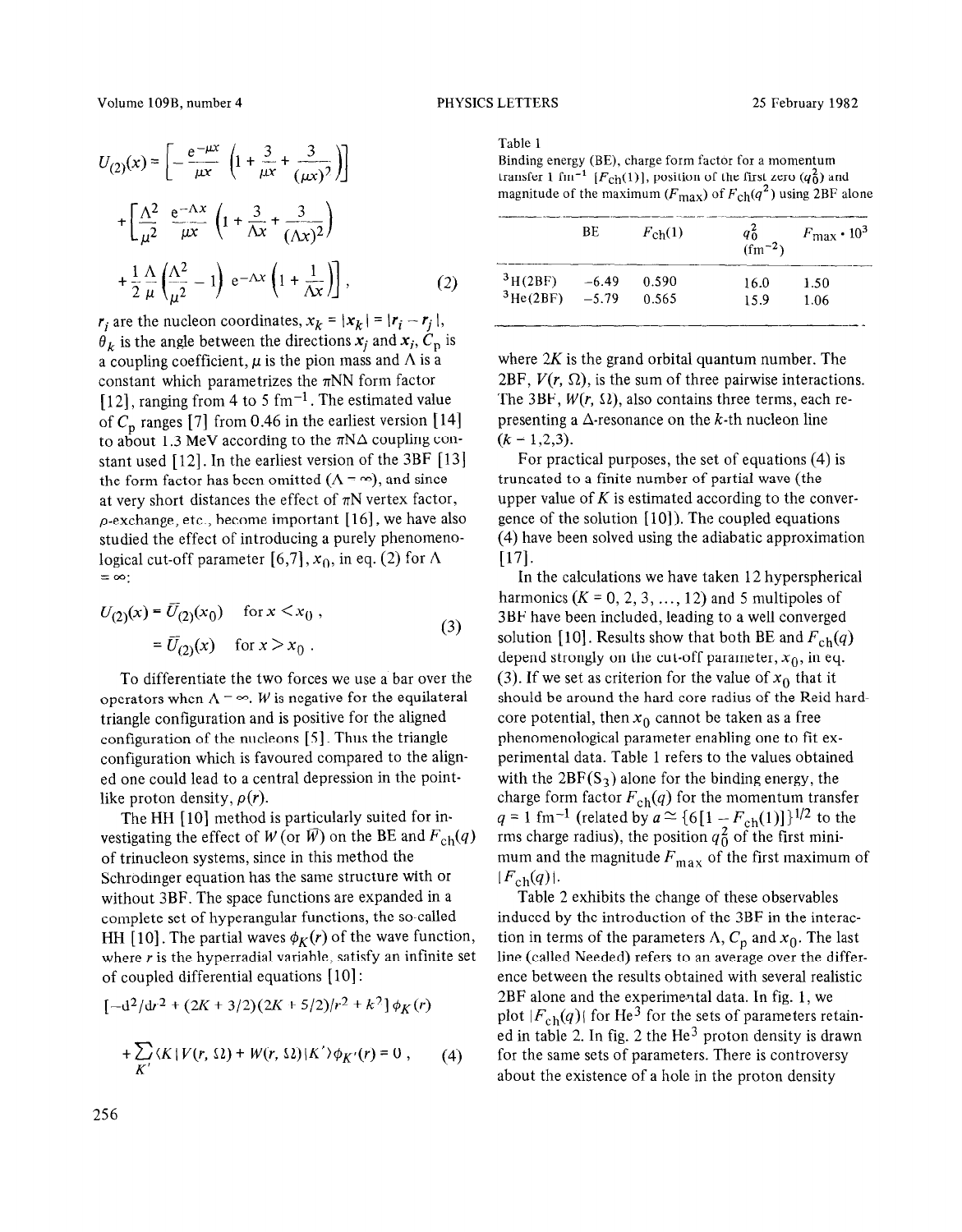## Table 2

Increases of binding energy  $[\Delta E = BE(2BF) - BE(2BF + 3BF)], F_{ch}(1), q_0^2$  and  $F_{max}$  generated by the introduction of 3BF for the parameters indicated in the first columns. The last row shows an average over the difference between experimental data and the results obtained using realistic two-body potentials.

|                         | $\Lambda^2$<br>$(fm^{-2})$ | $C_{\rm p}$<br>(MeV) | $x_0$<br>(fm) | $\Delta E$<br>(MeV) | $-\Delta F_{\rm ch}(1)$ | $\Delta q_0^2$<br>$(fm^{-2})$ | $\Delta F_{\rm max} \cdot 10^3$ |
|-------------------------|----------------------------|----------------------|---------------|---------------------|-------------------------|-------------------------------|---------------------------------|
| ${}^{3}H(2BF + 3BF)$    | 25                         | 1.32                 | $\theta$      | 0.27                | 0.023                   | 0.07<br>0.17                  | 0.15<br>0.10                    |
|                         | 17<br>$\infty$             | 0.9                  | 0.340         | 0.10<br>1.17        | 0.019<br>0.027          | $-0.49$                       | 0.44                            |
| $3\text{He}(2BF + 3BF)$ | 25                         | 1.32                 | $\mathbf{0}$  | 0.27                | 0.043                   | 0.06                          | 0.54                            |
|                         | 17                         |                      |               | 0.10                | 0.039                   | 0.14                          | 0.50                            |
|                         | $\infty$                   | 0.9                  | 0.340         | 1.13                | 0.027                   | 0.38                          | 0.33                            |
|                         |                            | 0.46                 | 0.277         | 0.70                | 0.016                   | 0.37                          | 0.52                            |
| Needed                  |                            |                      |               | $1.3 \pm 0.2$       | $0.05 \pm 0.01$         | $4 \pm 1$                     | $4.5 \pm 0.5$                   |



Fig. 1. Calculated charge form factor for <sup>3</sup>He using for  $\Lambda = \infty$ :  $C_{\rm p}$  = 0.46 MeV and  $x_0$  = 0.277 fm. For  $x_0$  = 0 and  $C_{\rm p}$  = 1.32 MeV the curves for  $\Lambda^2$  = 17 and 25 fm<sup>-2</sup> are too close to be drawn separately. For both forces  $\mu = 0.7$  fm<sup>-1</sup>. The experimental data were taken from refs. (3,181 (closed circles) and from ref. [19] (open circles).

<sup>1</sup>  $[3]$  able to explain the large amplitude of  $F_{\text{max}}$  which<br>cannot be reached using realistic two-body nuclear po-<br>to the large amplitude of  $F_{\text{max}}$  which cannot be reached using realistic two-body nuclear potentials alone. In principle the 3BF mediated by the  $\Delta$ -resonance could generate a hole [5], but we observed (see fig. 2) that the realistic 3BF is not strong enough to produce this hole in the proton density.

> Nevertheless, it appears from the comparison between the data of the last line of table 2 and the contribution brought by the 3BF that, in agreement with results obtained in ref. [S], the trend is in the right direction, but only too small improvements are obtained. It means



Fig. 2. Proton density for 3 He using the same parameters as for the form factors.